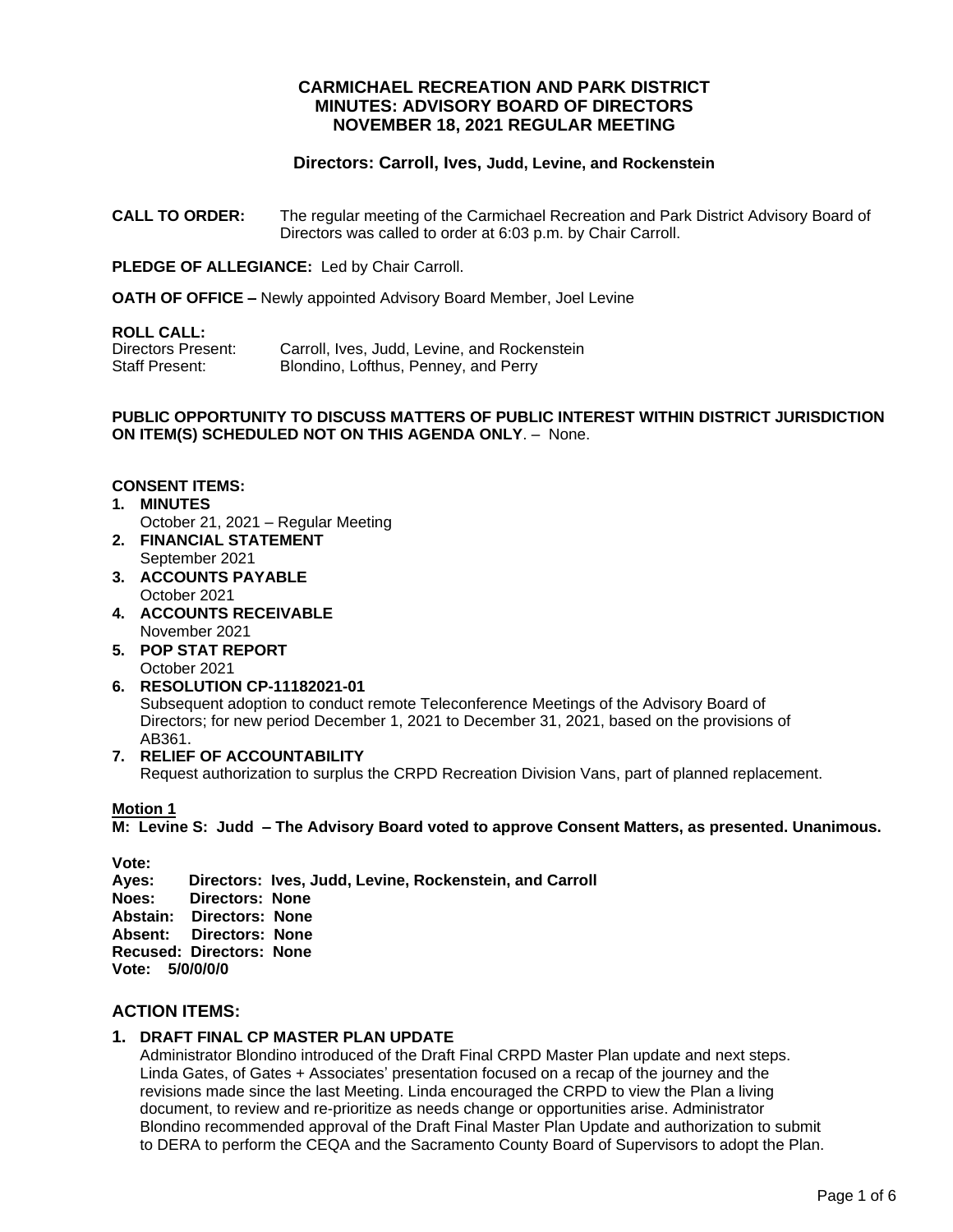Following the presentation, the item was discussed by the Advisory Board and then opened for public comment.

- Advisory Board members thanked Gates + Associates for their engagement with the CRPD and the community, and the work performed; for CRPD Staff's input in the process.
- Joan Komaroni recommended removal of the reference to parking in the Schweitzer Grove Nature Area.

After discussion, questions, and comments, the following motion was made:

#### **Motion 2**

**M: Judd S: Levine – The Advisory Board voted to approve and recommend the Draft Final CPRD Master Plan to the County; authorize Staff to submit to DERA to perform the CEQA and the Sacramento County Board of Supervisors to adopt the Plan, as presented. Unanimous.** 

**Vote:** 

**Ayes: Directors: Rockenstein, Levine, Judd, Ives, and Carroll Noes: Directors: None Abstain: Directors: None Absent: Directors: None Recused: Directors: None Vote: 5/0/0/0/0**

#### **2. SUTTER-JENSEN COMMUNITY PARK, GARFIELD HOUSE**

Administrator Blondino made a presentation and recommendation to approve naming amenities, signage and a bench that will be installed at the Garfield House, recognizing individuals and organizations that helped realize the Project.

Following the presentation, the item was discussed by the Advisory Board and then opened for public comment. After discussion, questions, and comments, the following motion was made:

#### **Motion 3**

**M: Ives S: Rockenstein – The Advisory Board voted to approve the staff recommendation to name amenities at the Garfield House, as presented. Details, material, and size of the sign to be worked out with the Facility Committee and Staff's input. Unanimous.** 

**Vote: Ayes: Directors: Judd, Rockenstein, Ives, Levine, and Carroll Noes: Directors: None Abstain: Directors: None Absent: Directors: None Recused: Directors: None Vote: 5/0/0/0/0**

#### **REPORTS:**

**1. ADVISORY BOARD MEMBER REPORTS –** Directors reported on activities of interest to the District

Director Ives shared about the Wall of Honor event; an incredible honor, participants were touched and impressed; acknowledged staff's contributions to the event. He also participated in his first Carmichael Parks Foundation Meeting and encouraged other board members to attend when available.

Chair Carroll mentioned that the board members have been taking turns participating Foundation Meetings; Director Levine volunteered for December, Director Rockenstein -January, and Director Judd - February.

#### **2. STAFF REPORT (Blondino, Lofthus, Penney, and Perry)**

Staff reported on current District operations, projects, and events, as follows: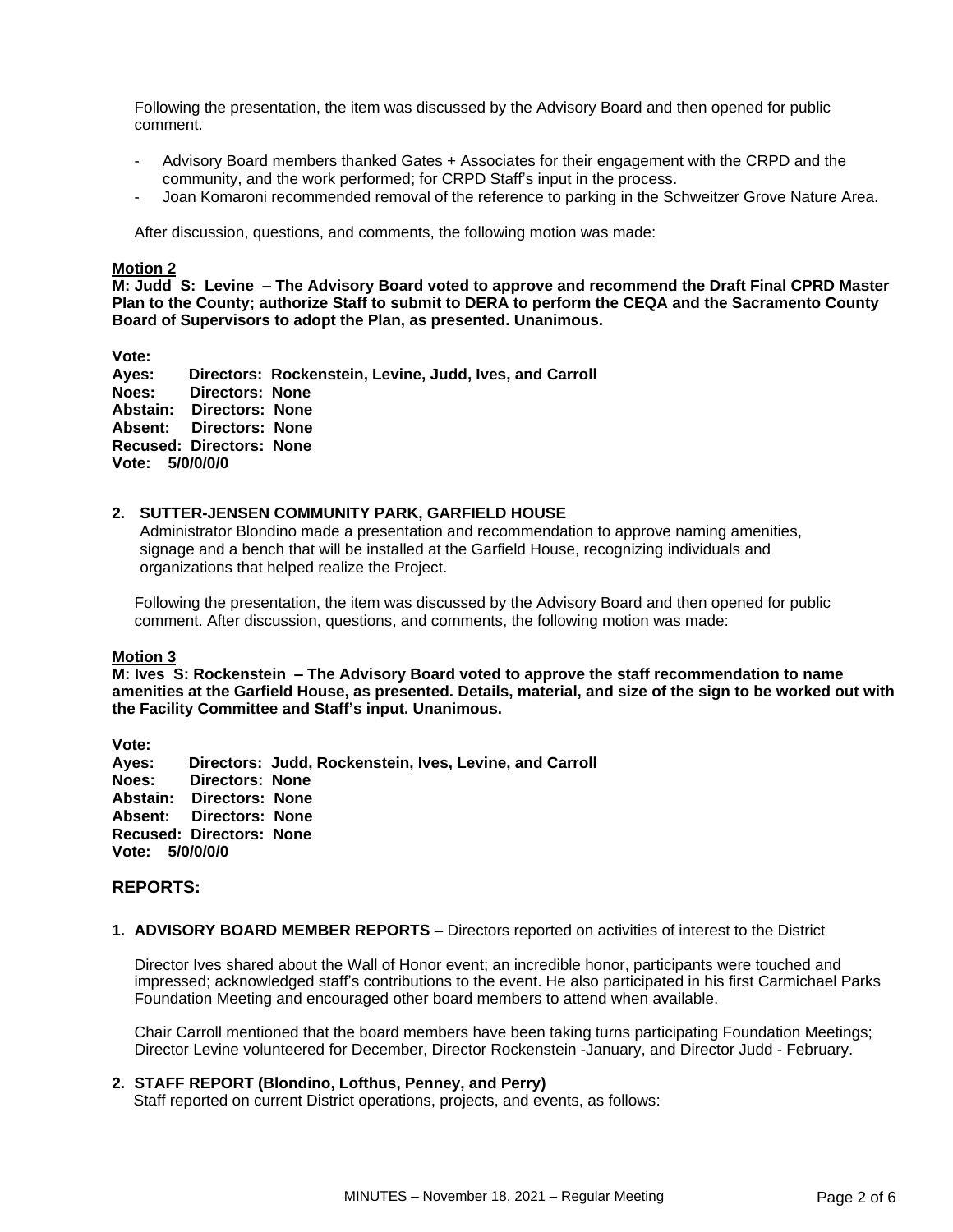## **Recreation Division**

*Alaina Lofthus, Recreation Services Manager – Highlights from the Recreation Division:*

## **Youth Development**

- KHO Currently have 33-35 children each week. Thanksgiving Break Camp open next week (Monday Wednesday)
- Tiny Tots Program has 13 children. New instructors are dedicated and doing a good job rebuilding the program and retaining participants

## **Adult Sports**

- Softball "Summer Season" finally finished after five weeks of cancellations for heat, smoke, and rain 8 teams total participated
- Volleyball Fall Season about to end 26 teams. Taking registration for Winter League
- Indoor Pickleball starts up again after Thanksgiving Week.
	- o Tuesday and Thursdays at La Sierra from 9am 12pm
	- o Starting 11/30

## **Youth Sports**

- Middle School Boys Basketball
	- o 75 players
	- o First weekend of practice games went well. Face coverings enforced for players, coaches, staff, officials, and spectators.
- Pee Wee and Elementary Basketball
	- o Registration starts 12/1 Face coverings required
	- o Hiring paid and volunteer coaches and scorekeepers
- Futsal New class takes place in the Small Gym at La Sierra (8 children registered for first session)

# **Facility Rentals**

- Most of the Regular User Groups are back holding monthly meetings
- Most facility rentals remain lower than pre-pandemic Clubhouse, Vets Hall, John Smith Hall
	- o Clubhouse and Vets Hall are around 75% of normal
	- o JSH is currently at around 30% of normal
- The gyms at La Sierra remain the largest facility rentals and has even increased over pre-pandemic numbers (nearly doubling the revenue).
- Garfield House Will start taking reservations for dates April 1<sup>st</sup> and later
- Staffing Currently only have 1 monitor, extreme staff shortage.

# **Events**

- Wall of Honor Great Event!
	- $\circ$  Thanks to Director Ives for emceeing the event as well as joining District Administrator Blondino in reading the bios of the fallen heroes
	- o Thanks to the Bruce Verhoeven Foundation, Starbucks, and Raleys/Bel-Air for their generous donations.
- **Tree Lighting** 
	- $\circ$  Thursday, December 2<sup>nd</sup> from 5pm 8pm at Carmichael Park Tennis Court Area -
	- o Chair Carroll will Emcee
		-
- 
- **•** Concert Band will perform New Food Truck Organizer<br>• New Santa with pictures New light tower rentals and
	- New light tower rentals and barricades for food truck area
- Canned Food Donations New commercial lights on main tree
	- Kiwanis donating \$250 for Arts and Crafts Volunteers will be working booth
- **•** Snow will go off at 6pm when tree lights

### **Maintenance Division**

*James Perry, Park Services Manager – Highlights from the Parks Division*

### **Maintenance & Operations**

- Vandalism/Property Damage Staff performed the following:
	- o Graffiti removal: Patriots Park playground and sidewalks (3x), Del Campo restroom, playground, sidewalks, trees, and light poles (8x)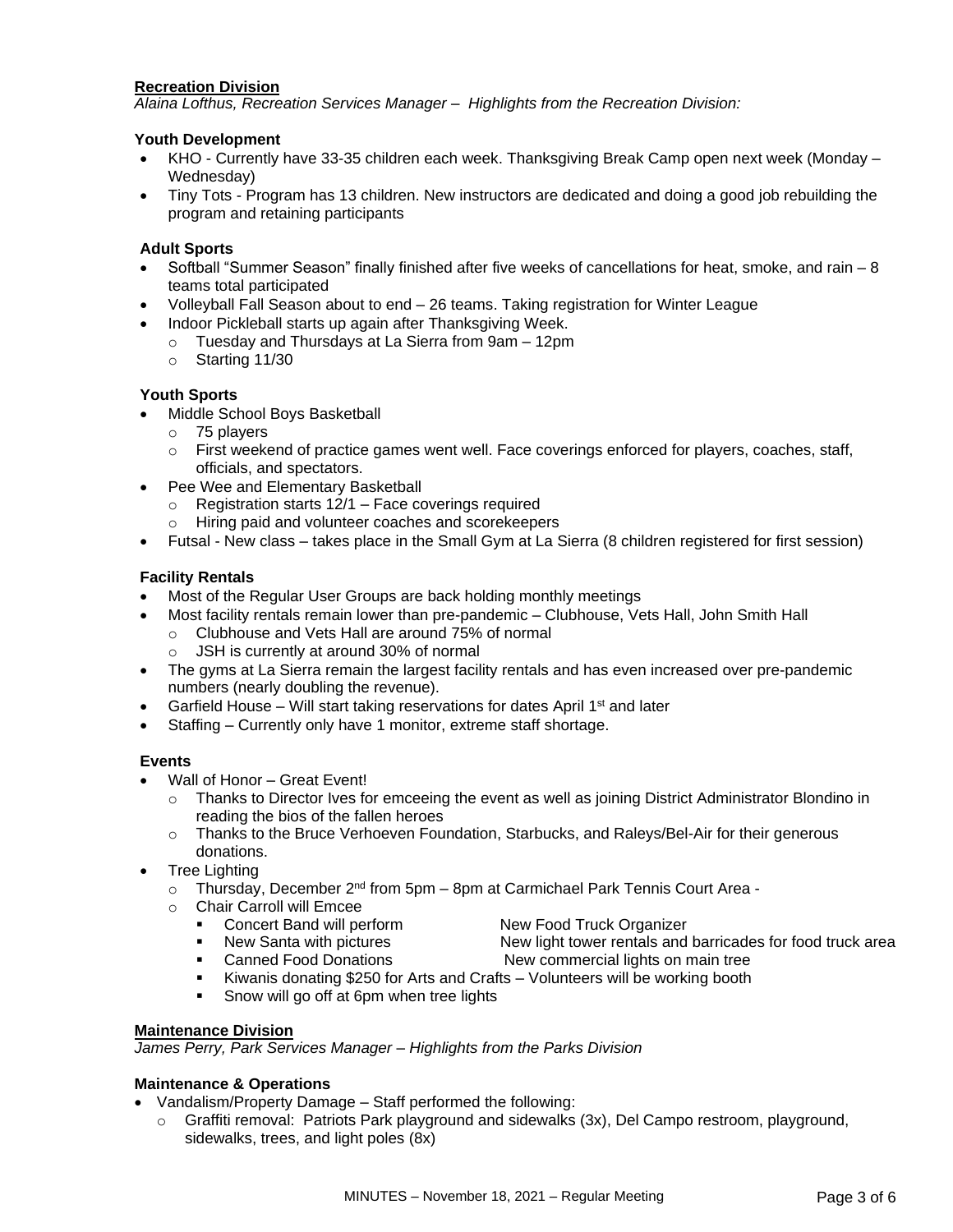- $\circ$  Vandalism: Locks cut off of the Del Campo restroom building with people found inside, removed, and then a new lock installed.; bike ramp/jump removed; butterfly garden sign at O'Donnell destroyed, removed, and ordered a replacement.
- Lighting Staff replaced 20-light bulbs in the gymnasiums, 14-night lights throughout LSCC
- Plumbing Staff rebuilt three toilet flush valves and two urinal flush valves
- Roofing Staff patched at least 50 roof leaks
- Landscape/Grounds Staff performed the following:
	- $\circ$  Patriots Park: beautifying/cleaning-up/prepping for the Wall of Honor event pressure washed all the walkways, pruned and trimmed numerous trees, painted the irrigation enclosure block wall, weeded and removed numerous trip hazards along the decomposed granite pathways.
	- $\circ$  CP Vets Hall: assisted with prepping the planter beds in front the facility for a Rotary Project removed the existing bark, weed block and old plant material; brought in new soil, weed block, 27 new plants, new drip irrigation. Staff worked with Rotary volunteers to plant and spread new bark.
	- $\circ$  Tree Lighting Event: Staff gearing up for the Annual Holiday Tree Lighting event assembling new lights.

# **Project Updates**

- SJ Garfield House Landscaping Contract PO issued. Timeline four five weeks, weather permitting.
- LSCC 800 Wing County has approved the plans and specs, awaiting the permit and plan links for download. Staff doesn't want to guess the timeline for next steps.
- Veteran's Hall North room remodeling; Staff will begin demolition after the tree lighting with completion planned for February 1.
- LSCC John Smith Hallway Lighting project will run concurrent with the Vets Hall North Room remodel; lighting should be completed by mid-January.

# **Administration Services Division**

## *Ingrid Penney, Administrative Services Manager – reported on program area*

## **Budget/Finance –**

Staff submitted the County-wide Cash Questionnaire, Annual Tot Lot Report for 1<sup>st</sup> 5 Sac Com; participated in the County ACFR County-Wide Financial Statement, wrap up of YE AR

# **Contracts** –

- Administrative support for various contracts contract review, checking for completion and insurance documents.
- Contract PO with PBM for Garfield House Landscape repair completed.
- Executed Contract for Financial Planning and Advisory Services; Group Facilitator for the Community Garden.
- Lease Amendment executed for Gates + Associates to extend Contract.
- Application & New agreement for credit card processing Natl Merchant Alliance Retail

### **HR –**

- Administrative support for recruitment, screening, and personnel set up for recreation and park positions.
- Open Enrollment closed for coverage year 2022 staff submitted enrollment updates.

# **Monthly Training topics include:**

- Various COVID019 and Employment Law Training Topics
- CAPRI Webinar Series Workers Compensation refresher training and new reporting contacts. CRPD is a member special recreation and park district of CAPRI is a joint powers authority. CRPD insurance programs are provided through CAPRI (Workers Comp, General Liability, Auto Liability, Employer Liability, Errors & Omissions, Property Damage, Crime/Identity coverage, etc.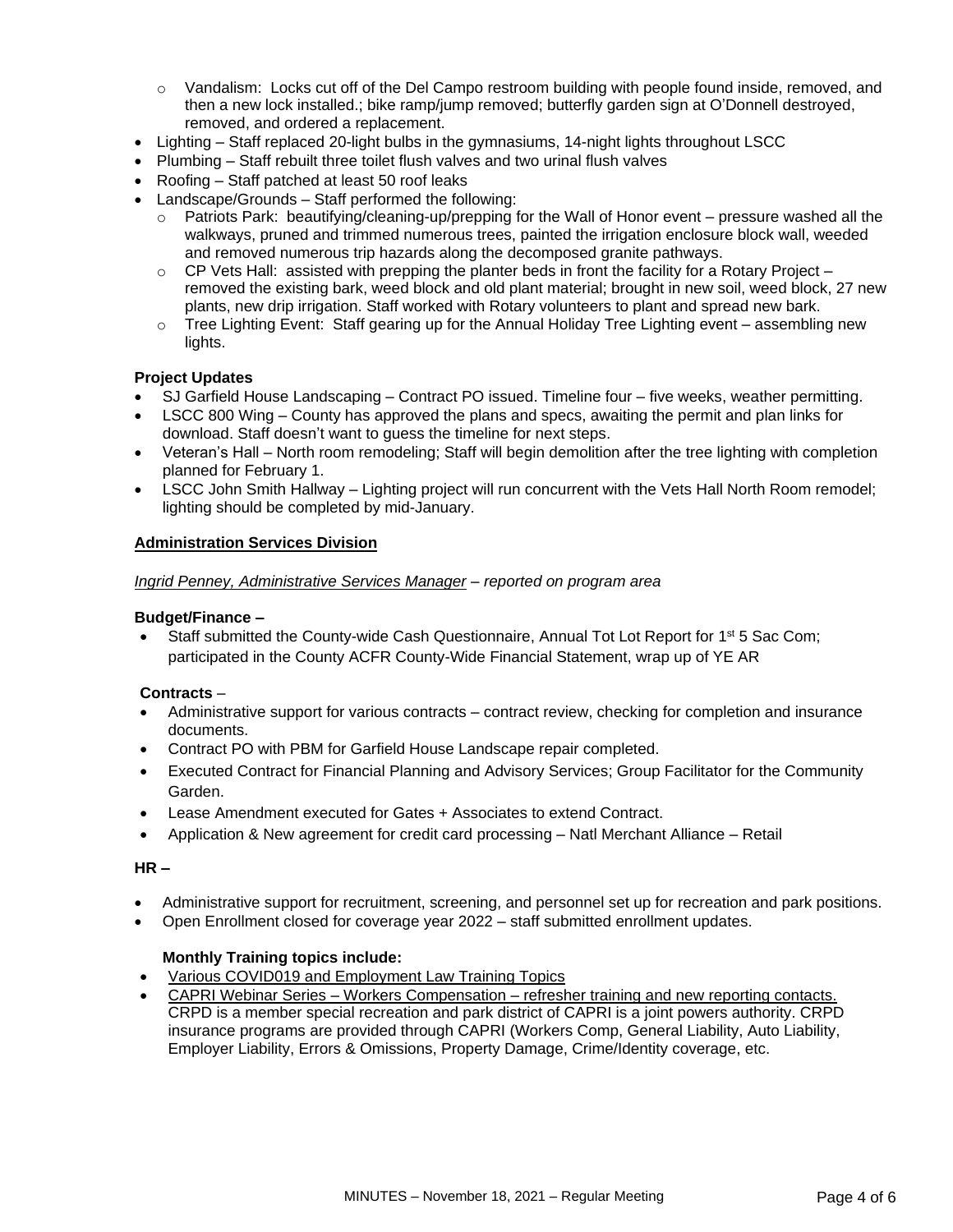### *Mike Blondino, District Administrator –Report*

- **Future Funding** The Ad-hoc Committee and managers met with Jon Isom on Nov 3rd to start planning the District's financial future. Some of the items from the meeting include: Assemble Prioritization of Projects Plan that has 4 categories. Plan A-ADA/Legally must do Plan B-Must do Plan C-Need to do Plan D-Like to do Work on Ambassador and Stakeholder lists Public Survey in Spring 2022. Looking towards a November 2022 election Next meeting with Jon Isom will be Dec 15<sup>th</sup>
- **Community Garden-** Working with Sacramento CARES Mediation Program we will be doing a survey of the gardeners shortly and aiming for a mediation meeting in December.
- **Salary and Benefit Compensation Study –** We are embarking on the early stages of a salary and benefit survey for our Regular full-time and part-time CRPD staff. I reached out to a company that did another local District's survey earlier this year this week.
- **Staffing –** In this month's managers meeting we discussed where we stand with the budget and if we can look to hire vacant full-time positions at the first of the year. At this time we are still working on a plan and should have more to report next month.
- **Community Outreach**
	- $\circ$  **Kiwanis** On Nov 10<sup>th</sup> I presented the District-wide Master Plan update to the Kiwanis group. It was very well received.
	- o **CID meetings**  Rachael Taylor, the Executive Director resigned to move to Hawaii with her husband. A new Executive Director was hired from Watt 80-PBID. Rebekah Taylor will be starting on Dec 13th and shadow Rachael for a few weeks. Also, the Security Oversight Committee has interviewed for expanded patrol starting in Jan 2022. A choice of companies will be made later this month.
	- o **Parks Foundation** –The Parks Foundation was recognized by the Carmichael Chamber of Commerce as the non-profit of the year and Sharon Ruffner as Volunteer of the Year!
	- o **Carmichael Water**-Nothing new to report
	- o **IT** -We have signed an agreement to bring Comcast internet into the Vet's Hall. That will include Wi-Fi for both the Tiny Tot staff and public.
	- o **Prop 68 Update** –No update this month.
	- o **Shine Grant**  We have made it to the Executive Review stage.
	- o **Look Ahead**  Reviewed with Advisory Board.

## **PRESENTATION ITEMS:**

#### **1. FY2021-22 WORK PLAN – Q1 Review**

Administrator Blondino highlighted the Review and each Manager highlighted their program area. Item discussed, received, and filed.

**2. FY2021-22 CIP UPDATE – Q1 Review** ASM Penney and PSM highlighted the Equipment and CIP Update. Item discussed, received, and filed.

### **UPCOMING PROGRAM AND EVENTS:**

*For more information about these and other program and events, please visit the District Website: [www.carmichaelpark.com.](http://www.carmichaelpark.com/)*